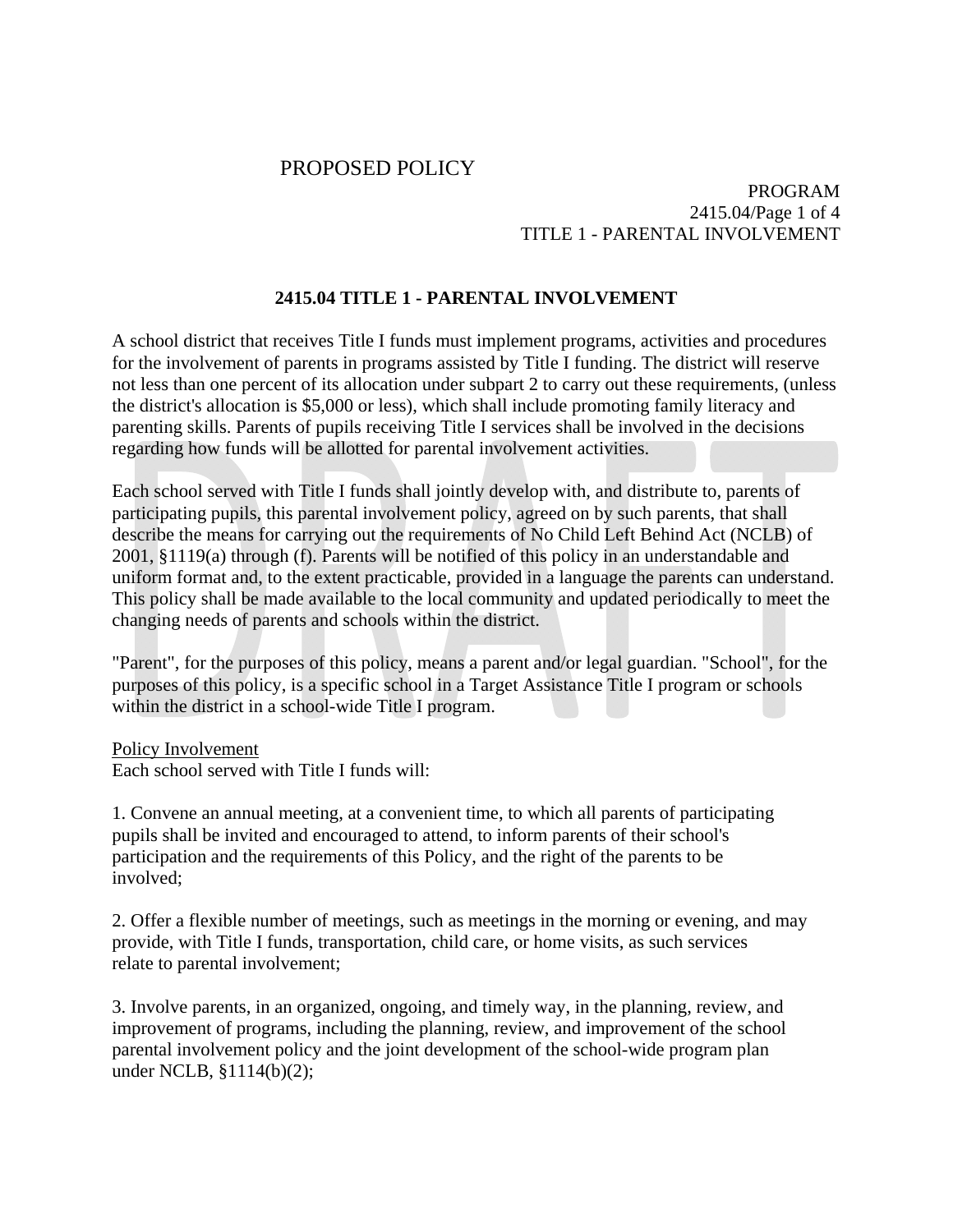# PROGRAM M2415.04/Page 2 of 4 TITLE 1 - PARENTAL INVOLVEMENT

- 4. Provide parents of participating pupils:
	- a. timely information about programs required by NCLB, §1118;
	- b. a description and explanation of the curriculum in use at the school, the forms of academic assessment used to measure student progress, and the proficiency levels students are expected to meet; and
	- c. if requested by parents, opportunities for regular meetings to formulate suggestions and to participate, as appropriate, in decisions relating to the education of their children, and respond to any such suggestions as soon as practicably possible; and

5. Submit any parent comments on the plan when the school makes the plan available to the Board of Education, if the school-wide program plan under §1114(b)(2) of NCLB is not satisfactory to the parents of participating pupils.

#### Shared Responsibilities For High Student Academic Achievement

Each school served by Title I funds shall jointly develop with parents of all pupils served with Title I funds, a school-parent compact that outlines how parents, the entire school staff, and students will share the responsibility for improved student academic achievement and the means by which the school and parents will build and develop a partnership to help children achieve the State's high standards. The compact will:

1. Describe the school's responsibility to provide high-quality curriculum and instruction in a supportive and effective learning environment that enables the pupils served by Title I funds to meet the State's student academic achievement standards, and the ways in which each parent will be responsible for supporting their children's learning, such as monitoring attendance, homework completion, and television watching; volunteering in their child's classroom; and participating, as appropriate, in decisions relating to the education of their children and positive use of extracurricular time; and

2. Address the importance of communication between teachers and parents on an ongoing basis through, at a minimum:

- a. parent-teacher conferences in elementary schools, at least annually, during which the compact shall be discussed as the compact relates to the individual pupil's achievement;
- b. frequent reports to parents on their children's progress; and
- c. reasonable access to staff, opportunities to volunteer and participate in their child's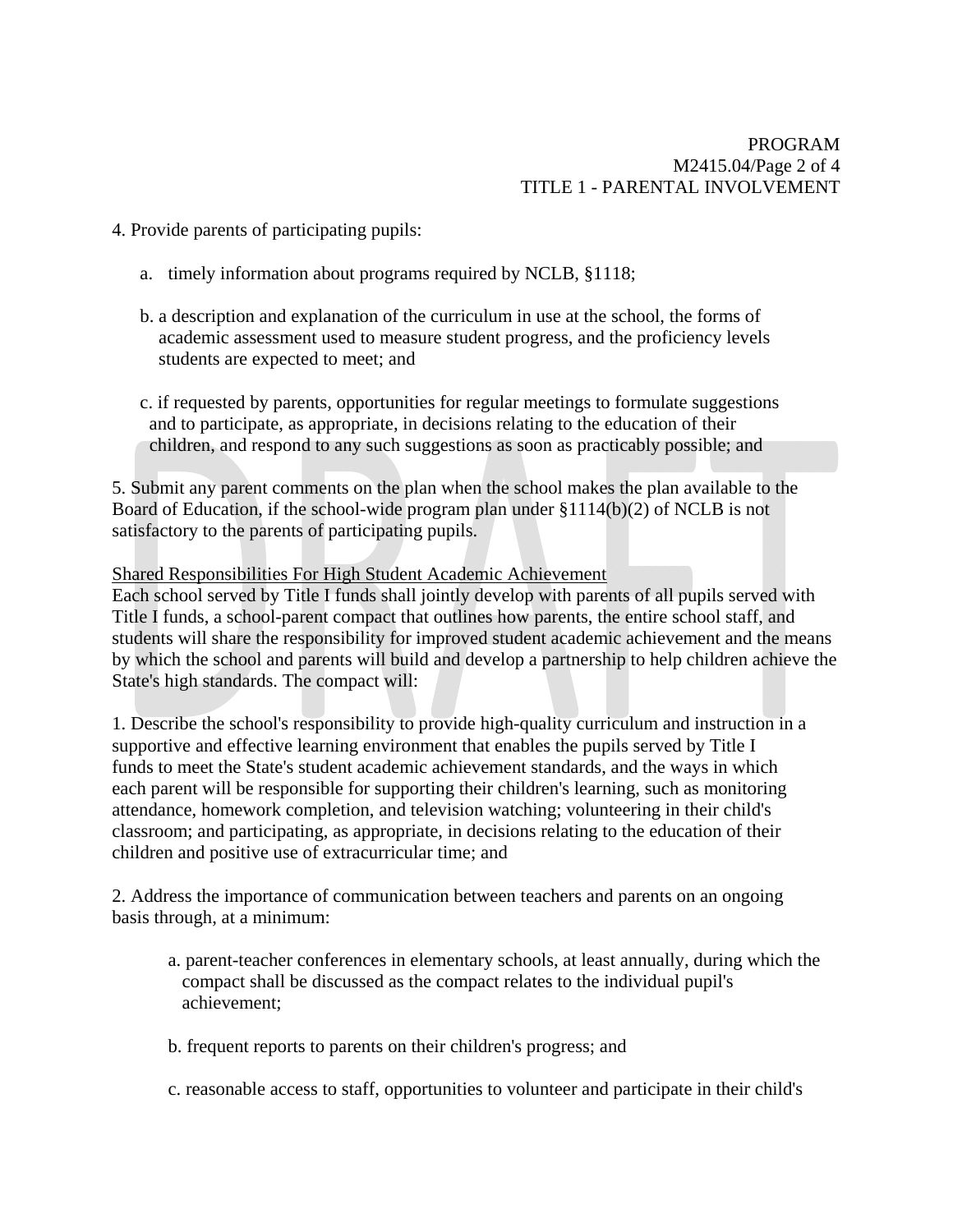class, and observation of classroom activities.

## PROGRAM M2415.04/Page 3 of 4 TITLE 1 - PARENTAL INVOLVEMENT

Building Capacity For Involvement

To ensure effective involvement of parents and to support a partnership among the school involved, parents, and the community to improve student academic achievement, each school and school district assisted with Title I funds:

1. Shall provide assistance to parents of pupils served by the school in understanding such topics as the State's academic content standards and State student academic achievement standards, State and local academic assessments, the requirements of this Policy, and how to monitor a child's progress and work with educators to improve the achievement of their children;

2. Shall provide materials and training to help parents to work with their children to improve their children's achievement, such as literacy training and using technology, as appropriate, to foster parental involvement;

3. Shall educate teachers, pupil services personnel, Building Principals, and other staff, with the assistance of parents, in the value and utility of contributions of parents, and in how to reach out to, communicate with, and work with parents as equal partners, implement and coordinate parent programs, and build ties between parents and the school;

4. Shall, to the extent feasible and appropriate, coordinate and integrate parent involvement programs and activities with Head Start, Reading First, Early Reading First, Even Start, the Home Instruction Programs for Preschool Youngsters, the Parents as Teachers Program, and public preschool and other programs, and conduct other activities, such as parent resource centers, that encourage and support parents to more fully participate in the education of their children;

5. Shall ensure that information related to school and parent programs, meetings, and other activities is sent to the parents of participating children in a format and, to the extent practicable, in a language the parents can understand;

6. May involve parents in the development of training for teachers, Principals, and other educators to improve the effectiveness of such training;

7. May provide necessary literacy training from Title I funds if the school district has exhausted all other reasonably available sources of funding for such training;

8. May pay reasonable and necessary expenses associated with local parental involvement activities, including transportation and child care costs, to enable parents to participate in school-related meetings and training sessions;